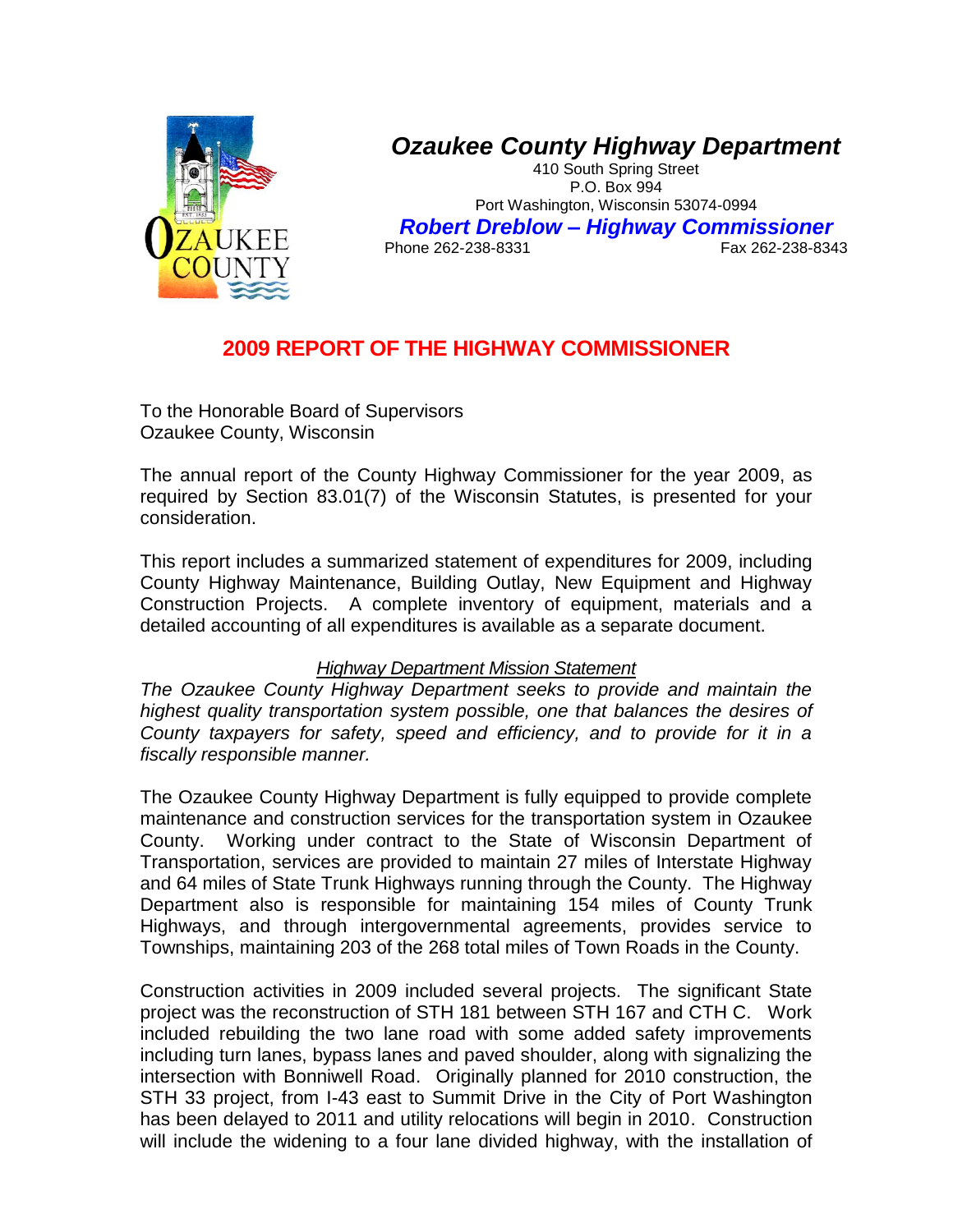three round abouts. The DOT continues with its planning for additional round abouts on STH 181 at Western Avenue and at Bridge Street in the City of Cedarburg. A planned resurfacing of STH 60 from five corners in Cedarburg to First Avenue in Grafton is scheduled for 2010, along with installation of traffic signals at Keup Road.

County forces completed a number of notable projects. Crews completed hot mix asphalt overlays, on CTH O from the Village limits of Saukville to Center Road. CTH Z was resurfaced in Waubeka and the elevation of CTH Y was raised 3-4' through the swamp area. That project will be completed with an overlay in 2010 on CTH Y from Cedar Sauk to St. Augustine Road. In addition, CTH CC was paved utilizing \$100,000 in funding from WE Energies that was provided to address damage to the roadway from the heavy trucking for the power plant reconstruction in Port Washington. CTH KW from Silver Beach Road to CTH K was pulverized and binder pavement installed using environmentally friendly 'warm mix' asphalt. The surface course of 'warm mix' will be placed in 2010.

Looking ahead to 2010, CTH O between Cedar Creek Road and Cedar Sauk Road will be reconstructed as an A.R.R.A. project using stimulus monies to pay 100% of the costs for the project. In addition, design will be completed for the replacement of the CTH A bridge in the Town of Belgium using CHIP funding so that the structure can be replaced in 2011. 2010 will also be a busy year for culvert replacement work. As part of the N.O.A.A. fish passageway project, stimulus monies will be used to pay for work by the County Highway Department to replace approximately 45 culverts to improve fish passageway. The Village of Grafton is also planning on utilizing County forces for the 2010 reconstruction of Cedar Creek Road from CTH O to Maple Road.

Seal coat with boiler slag projects were also completed. These projects included CTH I from STH 33 to CTH H, CTH A from CTH B to CTH LL and on CTH KW from CTH H to CTH A.

County forces had another successful year in the production of hot mix asphalt material. In 2009, a total of 36,728 tons were produced, down slightly from the 40,027 tons produced in 2008. In addition, the County crushed 37,871 tons of gravel, similar in total to the 2008 production of 37,357 tons from material obtained from the 159-acre site, known as the Guenther parcel. 2009 was also the year that the upgrade of the hot mix plant was completed. Included in that work was the replacement of the dryer, coater, control house and weigh bridge. A 30,000 gallon propane tank was also include which resulted in significant savings in propane costs, since bulk loads could be purchased at a lower unit cost. To complete the upgrade of the plant, the drag chain will be replaced early in 2010.

For 2009, work on the interurban trail project was completed, and included the addition of trail approaches, a boardwalk through a small wetland area and the installation of a prefabricated steel truss bridge spanning CTH W and I-43 in the Town of Grafton. Other notable projects included the construction of a wood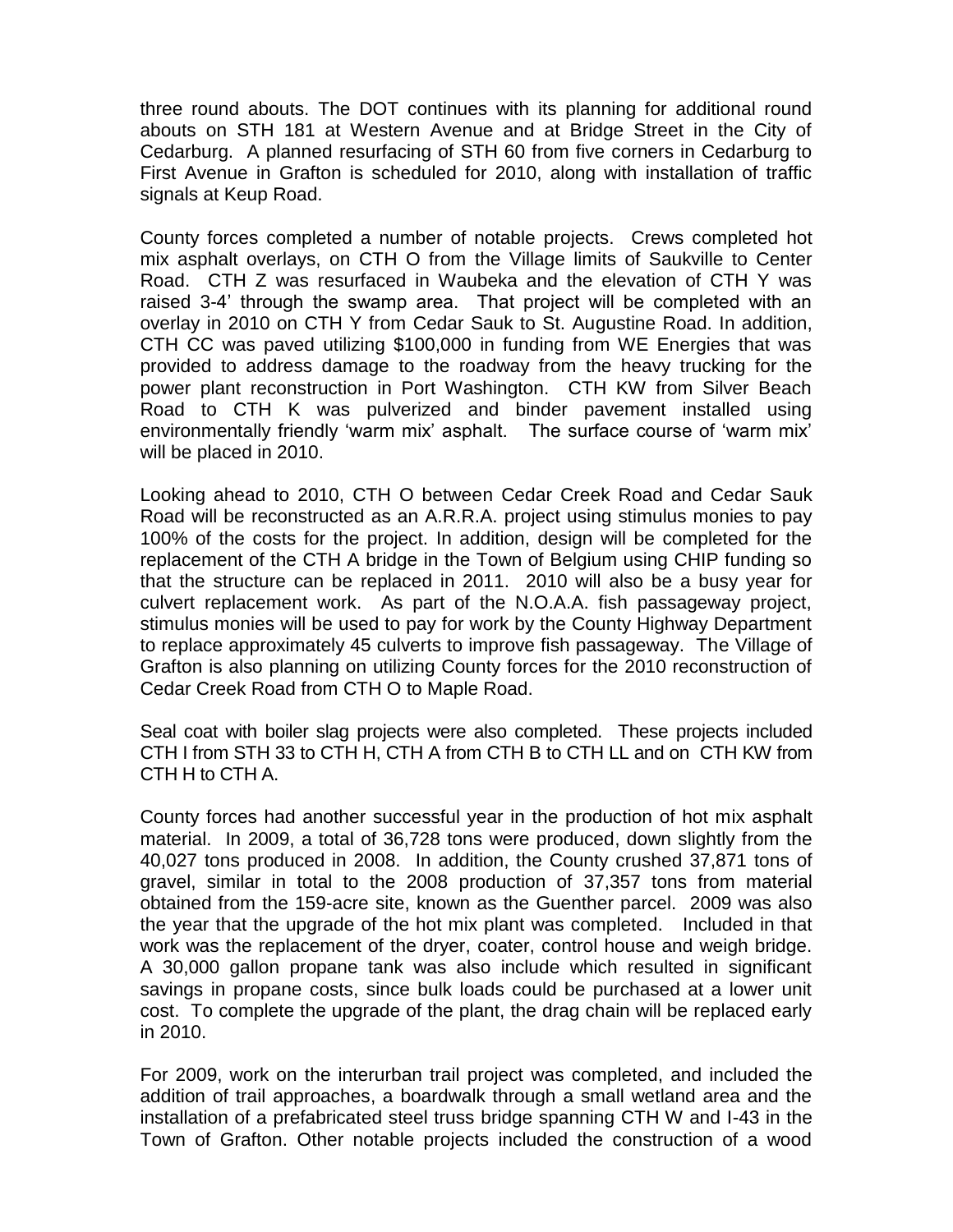staircase in Upper Lake Park in Port Washington to provide easy public access to the north beach from the park. County forces also constructed the wooden deck in Harborview Park. Crews began work on approximately 250 feet of boardwalk for the Village of Grafton along STH 60 west of First Avenue. Work will be completed in early 2010.

Respectfully submitted,

Robert R. Dreblow, PE, RLS Director of Public Works/Highway Commissioner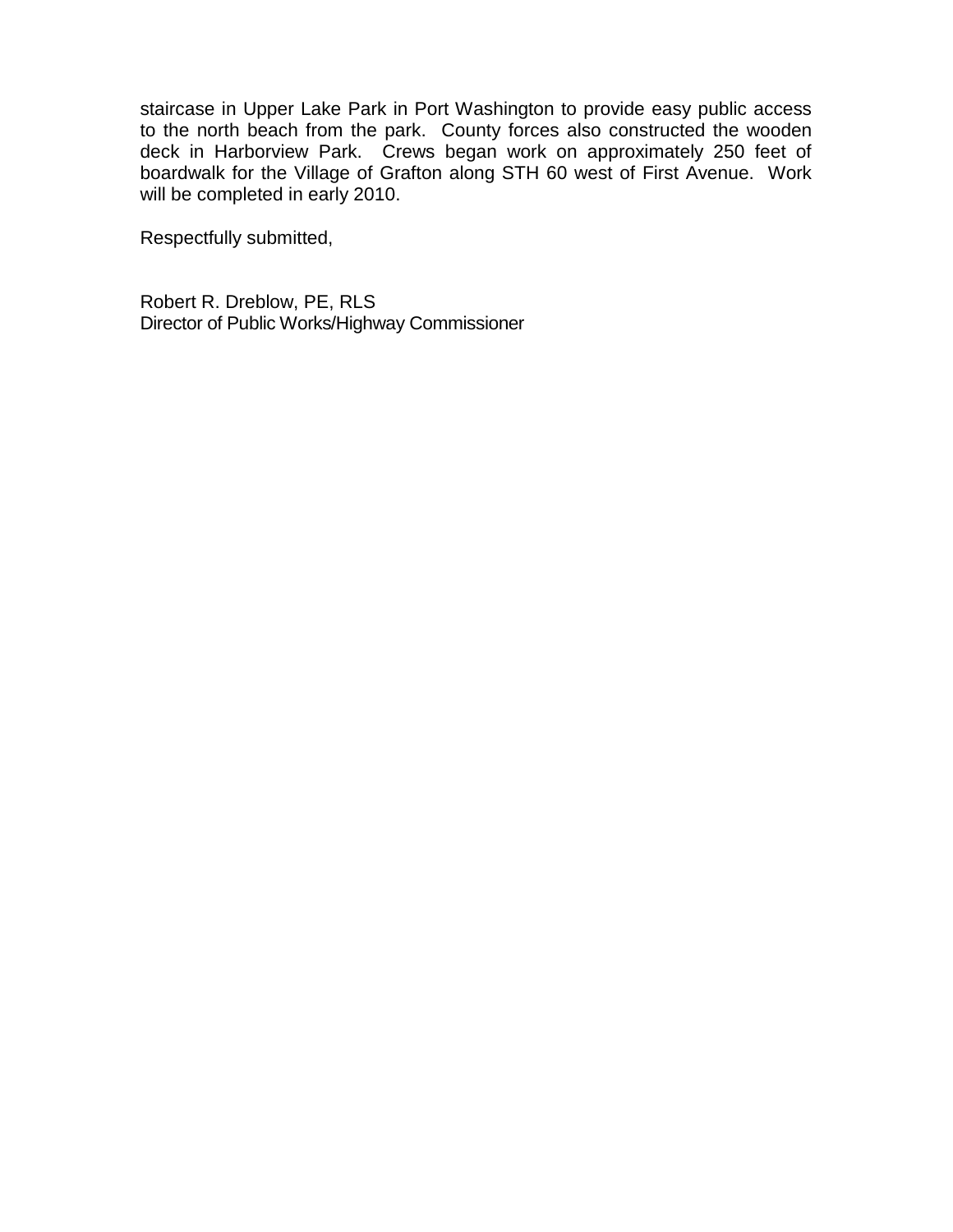# **2009 County Highway Maintenance**

|                                       |                | 2009 Actual    |
|---------------------------------------|----------------|----------------|
|                                       | 2009 Budget    | <b>Expense</b> |
| General Maintenance/601-3-02          |                |                |
| <b>Regular Wages</b>                  | \$444,436.00   | \$423,485.64   |
| Overtime Wages                        | 1,500.00       | 2,464.72       |
| <b>Inventory Adjustment</b>           |                | $-29,983.46$   |
| <b>Other Materials</b>                | 1,500.00       | 4,583.66       |
| <b>Inventory Transfer</b>             | 30,000.00      | 23,867.98      |
| <b>Direct Purchases</b>               | 40,000.00      | 85,029.17      |
| Gravel                                | 15,000.00      | 9,559.48       |
| <b>Asphalt Hotmix</b>                 | 160,000.00     | 211,356.85     |
| <b>Trash Disposal</b>                 | 4,000.00       | 1,500.48       |
| Electricity                           | 4,000.00       | 5,345.72       |
| <b>Machinery Charges</b>              | 300,000.00     | 347,064.49     |
| <b>Small Tool Charges</b>             | 18,327.00      | 12,457.28      |
| Incidental Labor (Benefit Charges)    | 364,419.00     | 324,180.13     |
| Records & Reports Charge              | 62,000.00      | 75,084.05      |
| <b>Other Expenses</b>                 | 1,250.00       | 1,094.48       |
|                                       | \$1,446,432.00 | \$1,497,090.67 |
| Winter Maintenance/601-3-03           |                |                |
| <b>Regular Wages</b>                  | \$178,000.00   | \$165,996.71   |
| Overtime Wages                        | 30,000.00      | 43,328.61      |
| <b>Grounds Maintenance Supplies</b>   |                |                |
| <b>Other Materials &amp; Supplies</b> | 6,000.00       | 4,540.57       |
| <b>Inventory Transfer</b>             | 110,000.00     | 147,374.73     |
| <b>Direct Purchases</b>               |                | 3,411.41       |
| <b>Salt Brine</b>                     |                |                |
| <b>Machinery Charges</b>              | 175,000.00     | 194,832.80     |
| Incidental Labor (Benefit Charges)    | 169,978.00     | 162,186.59     |
| <b>Buildings Charge</b>               | 160,000.00     | 163,222.08     |
| <b>Scale Allocation</b>               |                |                |
| <b>Snow Fence Allocation</b>          | $-5,000.00$    | $-5,344.00$    |
| <b>Salt Handling Allocation</b>       |                |                |
| Depreciation                          | 32,140.00      | 31,636.33      |
| <b>Other Expense</b>                  |                |                |
|                                       | \$856,118.00   | \$911,185.83   |
| Signing & Pavement Marking/601-3-04   |                |                |
| <b>Regular Wages</b>                  | \$73,000.00    | \$62,374.28    |
| Overtime Wages                        | 500.00         | 82.26          |
| <b>Other Materials</b>                | 1,000.00       | 1,609.40       |
|                                       |                |                |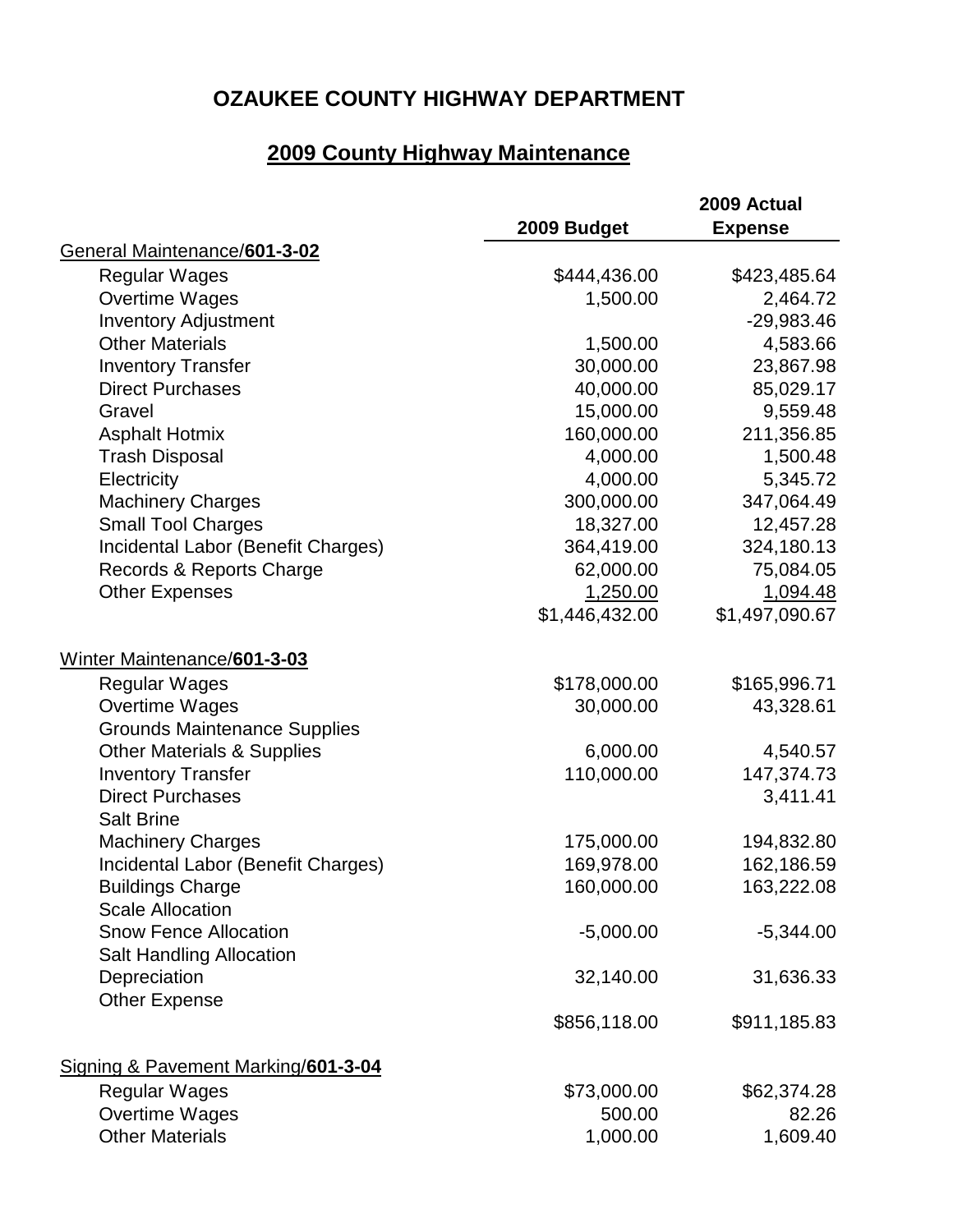| <b>Total Revenue, Budget Balance (Shortfall)</b>               | \$2,740,159.00                    | -146,726.69              |
|----------------------------------------------------------------|-----------------------------------|--------------------------|
| <b>2009 Levy</b>                                               | \$1,624,975.00                    |                          |
| <b>Total Revenue</b>                                           | \$1,115,184.00                    | \$1,201,473.12           |
| Accident Damage Recovery/601-3-02-49311-000                    | 1,000.00                          | <u>4,521.69</u>          |
| Other Revenue/601-3-02-49302-000                               |                                   |                          |
| Utility Permits/601-3-02-47170-000                             | 6,250.00                          | 5,250.00                 |
| Access Control Permits/601-3-02-47160-000                      | 1,000.00                          | 360.00                   |
| Sale of Highway Materials/601-3-02-44351-000                   | 300.00                            |                          |
| <b>FEMA Revenue</b><br>Salt Storage Revenue/601-3-03-44254-000 | 1,000.00                          |                          |
| State Transportation Aids/205-1-01-42330-000                   | <b>Revenues</b><br>\$1,105,634.00 | \$1,191,341.43           |
| <b>Total Operating Expense</b>                                 | 2,740,159.00                      | \$2,886,885.69           |
|                                                                | \$145,795.00                      | \$183,586.77             |
| Incidental Labor (Benefit Charges)                             | 7,328.00                          | 7,885.11                 |
| <b>Machinery Charges</b>                                       | 13,000.00                         | 14,104.38                |
| <b>Direct Purchases</b>                                        | 82,500.00                         | 110,887.02               |
| <b>Inventory Transfer</b>                                      | 34,000.00                         | 40,337.00                |
| <b>Overtime Wages</b>                                          | 3,200.00                          | 1,819.40                 |
| Chipsealing/601-3-05<br><b>Regular Wages</b>                   | \$5,767.00                        | \$8,553.86               |
|                                                                | 291,814.00                        | 295,022.42               |
| <b>Other Expense</b>                                           |                                   |                          |
| Sign Sales to Others (allocation)                              | 60,064.00<br>$-16,000.00$         | 47,743.35<br>$-9,271.85$ |
| <b>Machinery Charges</b><br>Incidental Labor (Benefit Charges) | 39,000.00                         | 47,986.59                |
| <b>Maintenance Contracts</b>                                   | 750.00                            | 980.00                   |
| <b>Equipment Repair &amp; Maintenance</b>                      | 2,000.00                          | 2,917.25                 |
| Electricity                                                    | 15,000.00                         | 4,961.90                 |
| Signs                                                          | 10,000.00                         |                          |
| <b>Direct Purchases</b>                                        | 26,500.00                         | 49,410.04                |
| <b>Inventory Transfer</b>                                      | 80,000.00                         | 86,229.20                |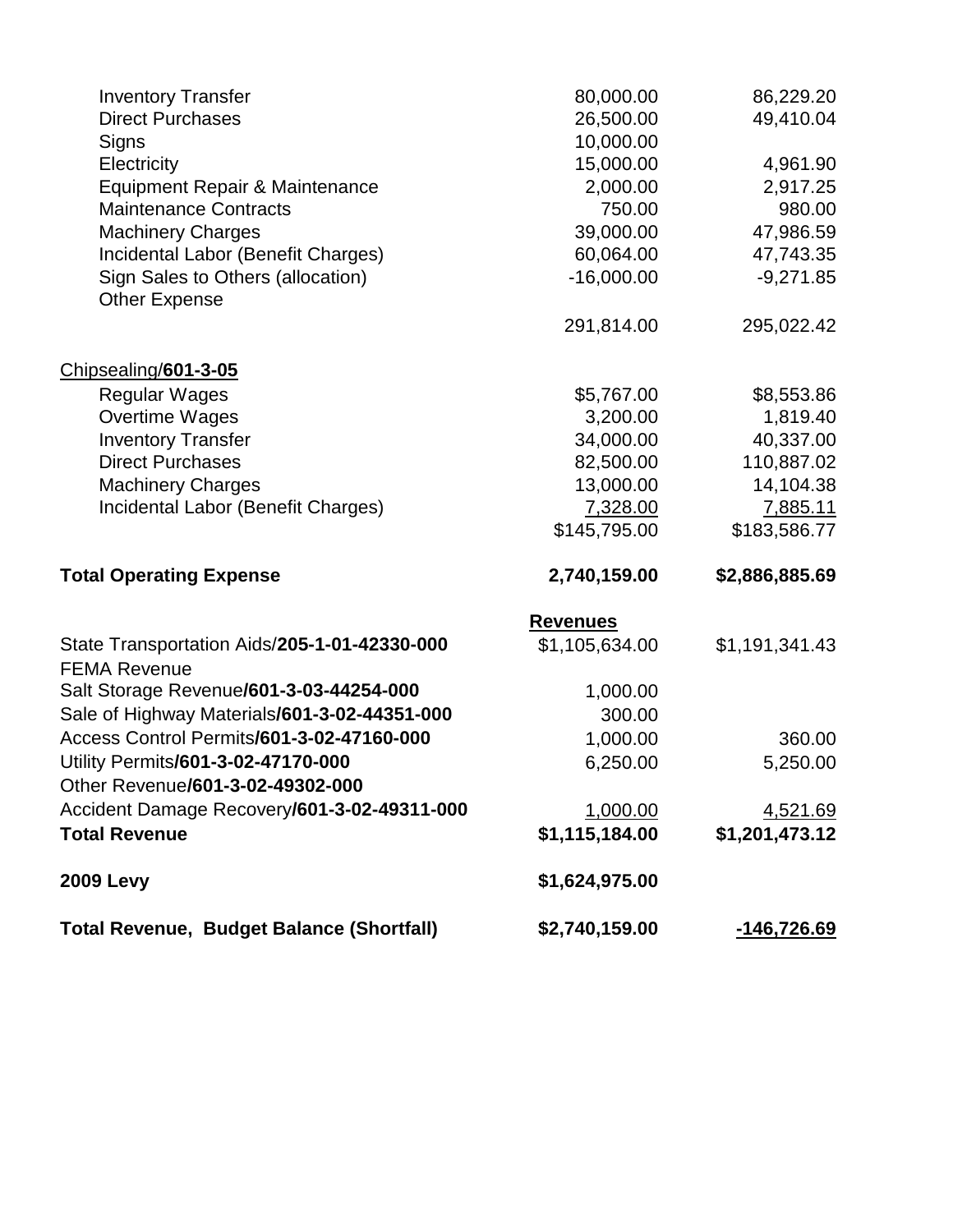#### **2009 HIGHWAY CONSTRUCTION PROJECTS**

|   |                |                                             | 2009          | 2009           |
|---|----------------|---------------------------------------------|---------------|----------------|
|   | <b>Segment</b> | <b>Project</b>                              | <b>Budget</b> | <b>Expense</b> |
|   | <b>W05</b>     | CTH "W" Glen Oaks to 167 - ROW Acquisition  |               | 165,926        |
|   | <b>W05</b>     | CTH 'W' Glen Oaks to STH 167                | 1,600,000     | 120,324        |
|   | O10-O11        | CTH "O" End of Curb/Gutter to Center Road   | 215,000       | 314,511        |
|   | KW08-09        | CTH "KW" Silver Beach Rd to CTH K           | 600,000       | 403,718        |
|   | Z01            | CTH "Z" from CTH H to CTH I                 | 140,000       | 117,245        |
|   | T03-T04        | CTH "T" Horns Corners E to Beg. Curb/Gutter | 175,000       |                |
|   | Y07            | CTH "Y" Cedar Sauk Rd to St. Augustine      | 360,000       | 133,170        |
|   | 0108           | CTH 'I' WISDOT Contract - 2007              |               | 32,313         |
| * | CC01           | CTH "CC" from STH 32 to CTH "C"             | 300,000       | 172,416        |
|   | O00            | CTH "O" Engineering                         |               | 87,065         |
|   |                |                                             |               |                |
|   |                | <b>TOTALS</b>                               | 3,390,000     | 1,546,688      |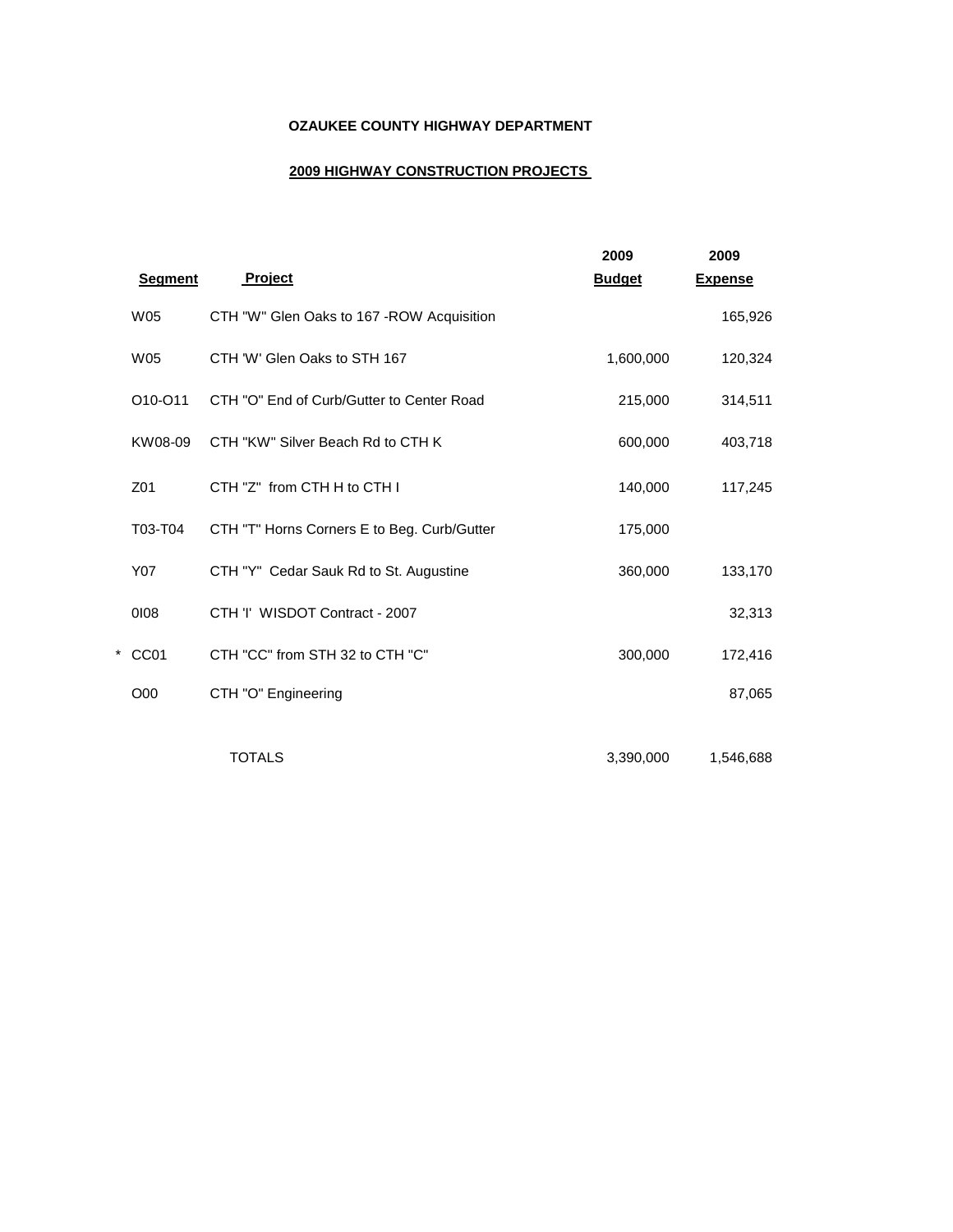### **2009 NEW EQUIPMENT PURCHASES**

|            |                                        |               | <b>Purchase</b><br>м | <b>Setup</b> |                   |
|------------|----------------------------------------|---------------|----------------------|--------------|-------------------|
| <u>No.</u> | <b>Equipment</b>                       | <b>Budget</b> | <b>Price</b>         | <b>Costs</b> | <b>Total Cost</b> |
| 88         | 4x4 Pickup Truck                       | 27,500        | 21,732.50            | 3,559.57     | 25,292.07         |
| 89         | 4x4 Pickup Truck                       | 27,500        | 21,732.50            | 3,470.53     | 25,203.03         |
| 59         | 1-ton Truck with 2-yd Dump body        | 44,000        | 27,454.50            | 13,982.04    | 41,436.54         |
| 74         | <b>Tri-axle Truck</b>                  | 168,000       | 121,282.00           | 44,256.57    | 165,538.57        |
| 91         | <b>Used International Bucket Truck</b> | 85,000        | 60,478.50            | 194.09       | 60,672.59         |
| 574        | Wausau8Ft Rt Wing Plow on #74          | 5,000         | 4,688.00             |              | 4,688.00          |
| 674        | Henderson 12 Ft Rev. Plow on #74       | 7,000         | 4,612.00             | 214.75       | 4,826.75          |
| 774        | V-box Salt sprdr on #74/prewet sys     | 16,000        | 9,169.75             |              | 9,169.75          |
| 33         | Freightliner 5-Yd Patrol Truck         | 135,000       | 87,268.00            | 34,629.40    | 121,897.40        |
| 57         | Ford 1-Ton Truck                       | 44,000        | 27,454.50            | 13,342.43    | 40,796.93         |
| $*70$      | <b>Used Semi-Truck</b>                 |               | 37,074.50            | 5,918.93     | 42,993.43         |
| $*131$     | Kent Hydraulic Hammer                  |               | 9,100.00             |              | 9,100.00          |
| $*5$       | <b>Surveyor Truck</b>                  |               | 25,730.50            | 1,927.96     | 27,658.46         |
| 533        | Monroe Right Wing Plow on #33          | 5,500         | 4,688.00             |              | 4,688.00          |
| 588        | Monroe Left Wing Plow on #33           | 5,500         | 4,943.00             |              | 4,943.00          |
| 633        | Monroe Reversible Plow on #33          | 7,500         | 4,416.00             | 214.75       | 4,630.75          |
| 733        | Monroe Tailgate Sprdr on #33/prew      | 4,500         | 4,087.75             |              | 4,087.75          |
| 303        | <b>Used Front-end Loader</b>           | 145,000       | 87,500.00            | 1,675.10     | 89,175.10         |
| 343        | Used John Deere Dozer Tractor          | 150,000       | 150,000.00           | 3,029.47     | 153,029.47        |
| $*314$     | Volvo Mini-Excavator                   |               | 44,500.00            |              | 44,500.00         |
| 120E       | <b>Asphalt Plant Equipment</b>         | 75,000        | 73,576.00            | 317,404.94   | 390,980.94        |
|            | Misc. Field Equip                      | 16,000        |                      |              |                   |
| 812        | Husqvarna Concrete Saw                 |               | 799.00               |              | 799.00            |
|            | Misc. Shop Equip                       | 15,000        |                      |              |                   |
|            | <b>TOTAL</b>                           | 983,000       | 832,287.00           | 443,820.53   | 1,276,107.53      |

\* Not in Original Budget

3/3/2010